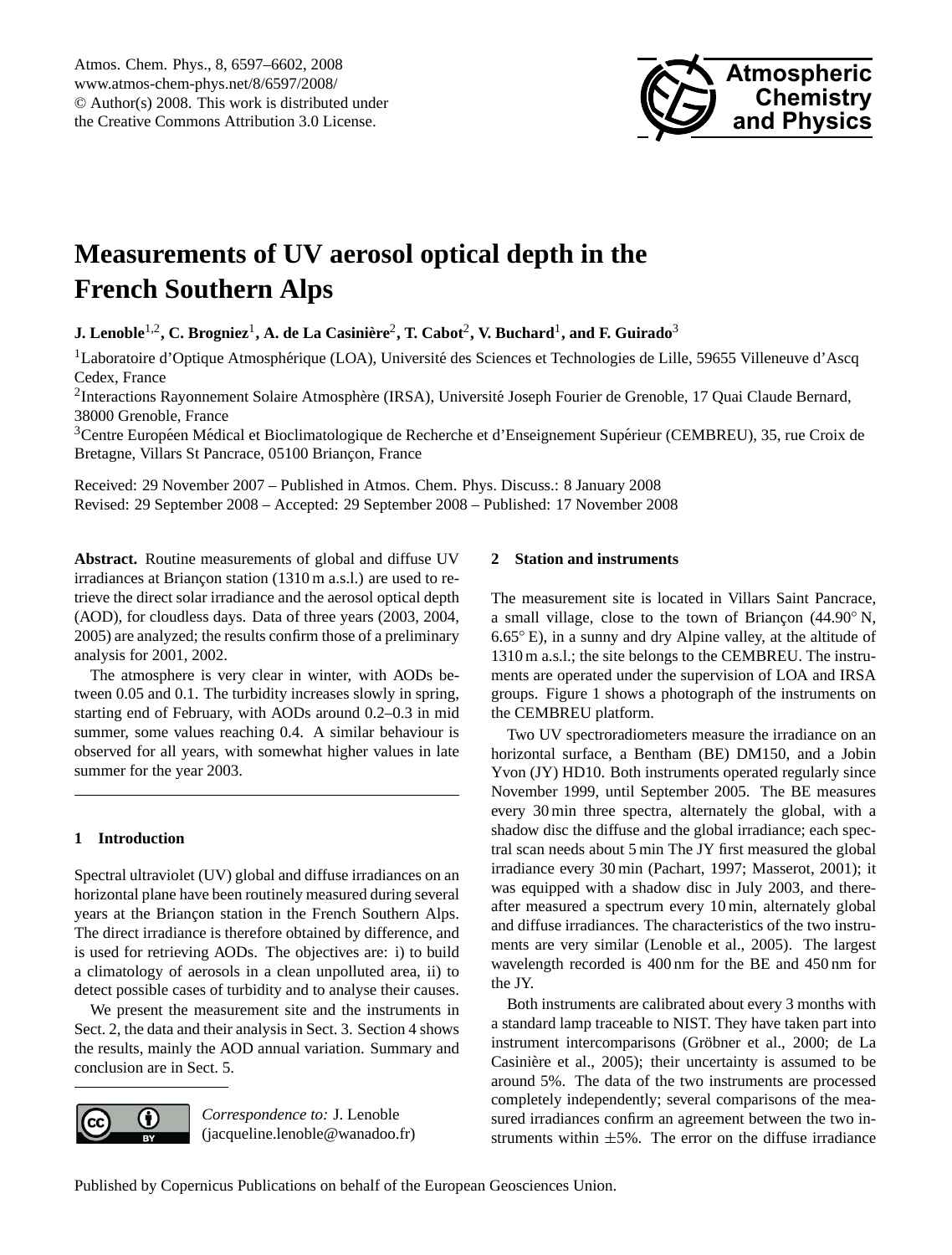

Fig. 1. The measurement platform, with the two spectroradiometers, on the left Bentham, on the right Jobin Yvon.



**Fig. 2.** Spectral variation of AOD observed on 25 July 2004 at 12:00, directly and after smoothing over 4 nm. Solid line for AOD obtained by the method used throughout the paper (method 1), dashed line for the second method presented in Sect. 3.1. The smoothing is performed respectively with a rectangular function, and with a triangular function, for methods 1 and 2.

due to the sky light intercepted by the shadowing disc has been evaluated previously to be smaller than 1% in the conditions of Briancon site.

A cosine correction is applied to both instruments; however it is important only for large solar zenith angles, and we do not consider such cases in this study.

The direct solar irradiance  $DIR(t)$  at time t, is retrieved from the measured global GLO and diffuse DIF irradiances, as

$$
DIR(t) = [GLO(t + \Delta t) + GLO(t - \Delta t)]/2 - DIF(t) \quad (1)
$$

where  $\Delta t=10$  min, for the JY and  $\Delta t=5$  min for the BE. The retrieval is limited to clear stable conditions, when the so-



**Fig. 3.** The annual variation of AOD at 340 nm, for the two instruments, and the three years 2003, 2004, 2005.

lar zenith angle (SZA) does not vary too rapidly, preferably around local noon.

#### **3 Retrieval of the AOD**

#### 3.1 Method

The direct irradiance can be written, as

$$
\text{DIR} = F_0 \mu_0 \exp(-(\tau_{\text{Ray}} + \tau_{\text{Oz}} + \tau_{\text{aer}})/\mu_0), \tag{2}
$$

where  $F_0$  is the extraterrestrial solar flux,  $\mu_0$  the cosine of the SZA,  $\tau_{\rm Ray}$  the molecular Rayleigh optical depth,  $\tau_{\rm Oz}$  the ozone absorption optical depth,  $\tau_{\text{aer}}$  the AOD. The NO<sub>2</sub> optical depth has been checked to be negligible. The AOD is the only unknown in Eq. (2). The direct irradiance that would be observed for a perfectly clear atmosphere, without aerosols,  $DIR<sub>cl</sub>$ , is computed as

$$
DIR_{cl} = F_0\mu_0 \exp(-(\tau_{Ray} + \tau_{Oz})/\mu_0),
$$
\n(3)

at step 0.05 nm, using the ATLAS3 high resolution spectrum (Van Hoosier, 1996), and it is convoluted using the instrument slit function. The Rayleigh optical depth is computed for a standard mid latitude atmosphere winter or summer (McClatchey et al., 1972), at the altitude of Briançon. The ozone optical depth uses the Paur and Bass (1985) ozone cross sections and the ozone total column amount given by the Total Ozone Mapping Spectrometer (TOMS) (McPeters et al., 1998), for Briancon.

The AOD is therefore retrieved as

$$
\tau_{\text{aer}} = -\mu_0 \ln(\text{DIR}/\text{DIR}cl). \tag{4}
$$

A similar approach consists in first deriving the total optical depth

$$
\tau_{\text{tot}} = \tau_{\text{Ray}} + \tau_{\text{Oz}} + \tau_{\text{aer}} \tag{5}
$$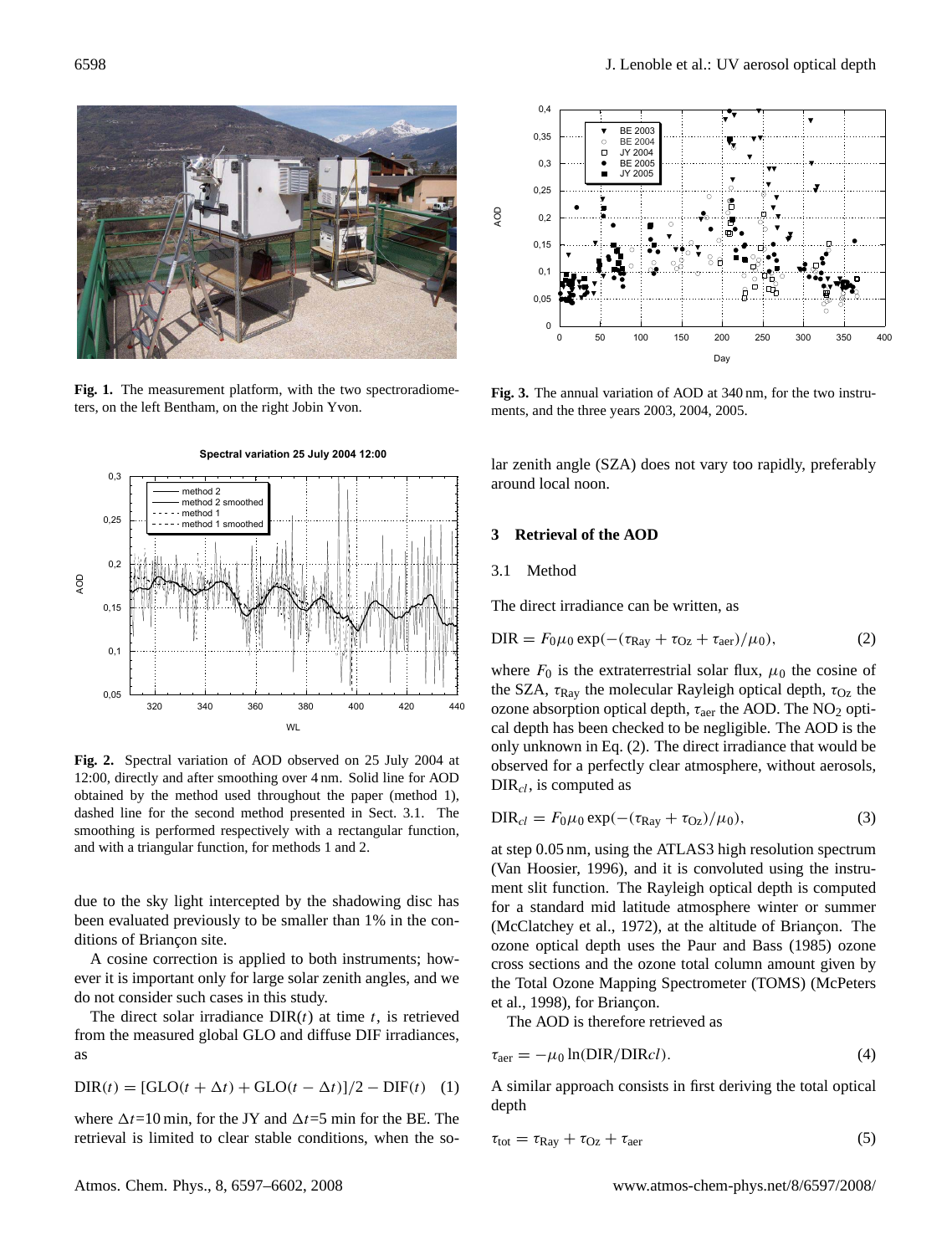

**Fig. 4.** Same as Fig. 3 for 380 nm.

from Eq.  $(2)$ , as

$$
\tau_{\text{tot}} = -\mu_0 \ln(\text{DIR}/\mu_0 F_0),\tag{6}
$$

where  $F_0$  is preliminary convoluted to the instrument slit function; then  $\tau_{Ray}$  and  $\tau_{Oz}$  are substracted from  $\tau_{tot}$ . This second method has been compared satisfactorily (Fig. 2) to the first one, used throughout the paper. The differences, which appear similarly in all cases, are most likely due to the different slit corrections and to the different smoothing performed in both methods.

#### 3.2 Data analyzed

All the cloudless days available for the three years 2003, 2004, and 2005, are considered. We select cloudless days by plotting the diurnal variation of irradiance at a fixed wavelength; the curve is perfectly regular only when there is no cloud. Both instruments suffered some technical problems leading to interruptions of data recording. The JY spectroradiometer operated, with the shadow disc, only between July 2004 and September 2005. On the whole 179 cloudless days have been analyzed, including 53 days with the two spectroradiometers. Some preliminary results concerning only the JY data have been presented (Guirado et al., 2005).

A previous analysis of the BE data in 2001 and 2002 has been published (Lenoble et al., 2004), and its results are comforted by the present work.

### 3.3 Uncertainties

For this analysis, we have found more convenient to use the formalism of the second method, although both methods are rigourously equivalent.

From (Eq. 6), the uncertainty on  $\tau_{tot}$  is due to the independent uncertainties on the measured irradiance DIR and on the extraterrestrial flux  $F_0$ .

$$
\Delta \tau_{\text{tot}} = \mu_0 [(\Delta \text{DIR}/\text{DIR})^2 + (\Delta F_0/F_0)^2]^{1/2}
$$
 (7)



**Fig. 5.** Annual variation of average UV-A AOD for 2001 and 2002, from Fig. 2 in Lenoble et al. (2004).

On  $\tau_{\text{aer}}$  retrieved from Eq. (5), further uncertainties are added by the uncertainties on  $\tau_{Ray}$ , and  $\tau_{Oz}$ . We will try briefly to analyze these various causes of error.

The uncertainties on the measurements of either GLO or DIF have been discussed by several authors (Bernhard and Seckmeyer, 1999; Houët, 2003; Webb et al., 1998). Roughly half of the uncertainty is due to the calibration itself, both to the lamp calibration uncertainty, and to the uncertainties during the calibration procedure. Another half of the error comes from the measure, as instrument noise, cosine error of the diffusor, wavelength shift non perfectly corrected. Houet¨ (2003) estimates the measurement uncertainty to about 4– 5% for a confidence interval of 95%. The error becomes larger when the signal is small, i.e. at short wavelengths, and when the sun is low on the horizon. On the direct irradiance DIR, a further error could come from the averaging process in Eq. (1); however, it is negligible for wavelengths larger than 310 nm, and SZA smaller than 60° (Houët, 2003). We have limited our analysis to these conditions.

The different extraterrestrial spectra measured by various instruments (Cebula et al., 1999), differ by about 2–3%, which suggest a possible systematic error of about 2% on  $F_0$ . From Eq. (7)

$$
\Delta \tau_{\text{tot}} = 0.055 \mu_0, \tag{8}
$$

varying between 0.050 for a high sun to 0.025 for a sun at 60◦ from the zenith; actualy, the influence of  $\mu_0$  in Eq. (8), can be partly compensated, because the measurement uncertainty increases for low sun, as mentionned above.

On  $\tau_{\rm Ray}$ , there are two causes of uncertainty, one on the Rayleigh cross-sections, due to the uncertainties on the depolarization factor, and on the air refractive index (Bodhaine et al., 1999), and another one due to the uncertainty on the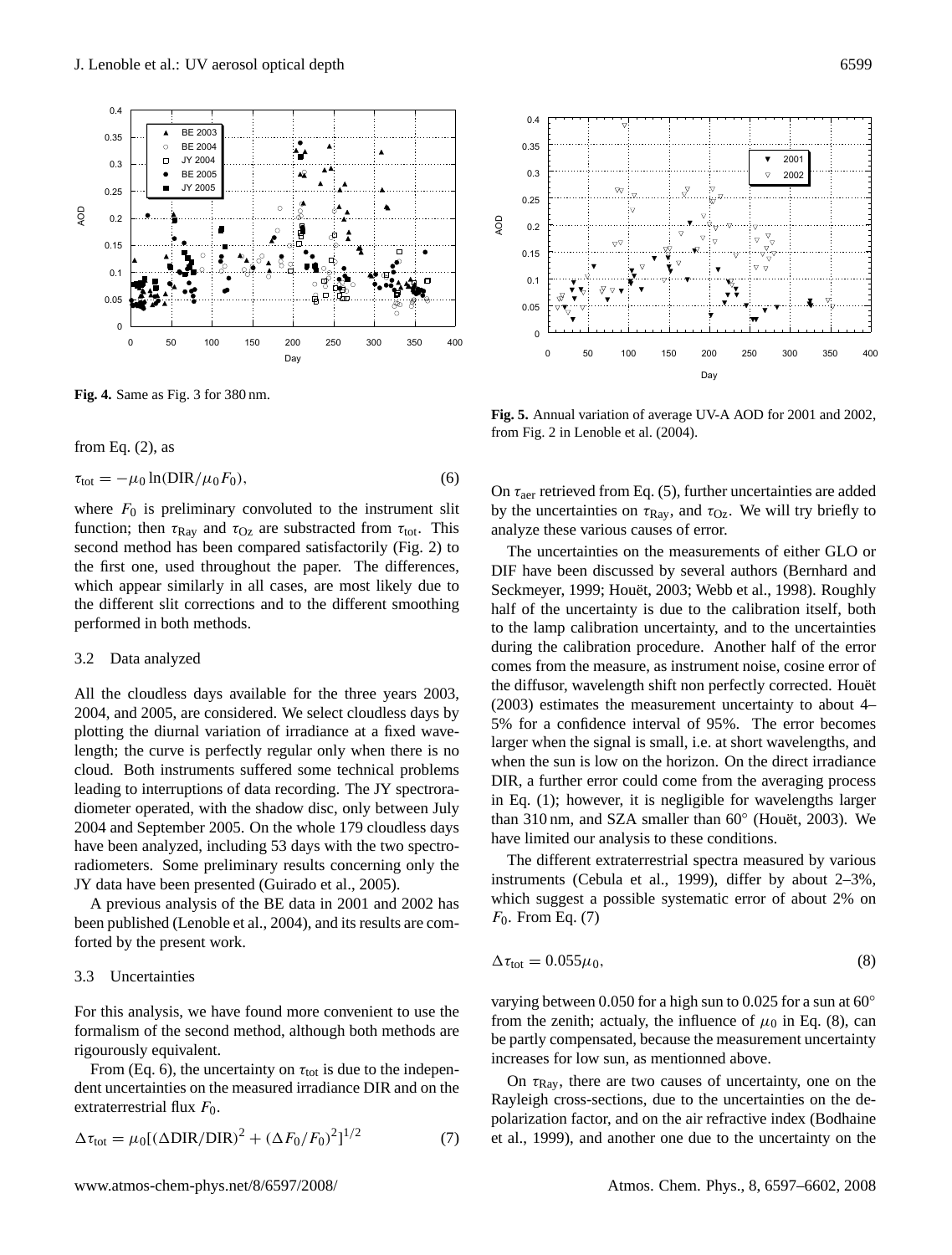

**Fig. 6.** TOMS Aerosol Index for cloudless days, in 2003, 2004, 2005.

surface pressure; these independent errors can be estimated respectively to about 2% and 1.5%, leading to

$$
\Delta \tau_{\rm Ray} = 0.025 \times \tau_{\rm Ray}.\tag{9}
$$

For 320 nm,  $\Delta \tau_{\text{Ray}}$ =0.020; it decreases toward large wavelengths to 0.008 at 400 nm.

Similarly on  $\tau_{Oz}$ , the uncertainty is due to the uncertainty on the ozone cross-sections (about 2%), and on the ozone total column amount evaluated to about 4% for TOMS data; this leads to

$$
\Delta \tau_{\text{Oz}} = 0.045 \times \tau_{\text{Oz}}.\tag{10}
$$

This error increases sharply with  $\tau_{Oz}$  towards short wavelengths, but it becomes completely negligible above 330 nm.

This is a further reason to limit our analysis to a wavelength range with a lower limit between 310 and 330 nm.

Roughly, we estimate the uncertainty on AOD to be around 0.05, knowing that it slightly varies with wavelength and with SZA. For the small AOD observed in Briancon  $(0.1-0.3)$ , this means a large relative uncertainty, reaching 50% for the smallest values.

## **4 Results**

Despite the correction of wavelength shift performed on the measured spectra, and the convolution of the high resolution solar spectrum, the spectral variation of AOD shows strong rapid oscillations, obviously erratic, and it has been smoothed over 4 nm, either with a rectangular or with a triangular function. After smoothing, some large oscillations remain (Fig. 2); definitively, they are artefacts, and not real spectral variations. We did not find a satisfactory explanation for these oscillations, which are of the order of the expected error. The AOD slowly increases toward short wavelengths



**Fig. 7.** Angström parameter  $\alpha$  versus AOD at 380 nm, for the three years 2003, 2004, 2005;  $\alpha$  is estimated between 340 and 380 nm.

between 440 nm and 320 nm; as said before, the uncertainty becomes too large below 320 nm to allow analysis. When results are obtained from the two instruments on the same day, they always agree wihin  $\pm 3\%$ , that is better than the estimated uncertainty of  $\pm 5\%$ .

We have therefore decided to focus on analyzing time variations, more precisely annual variations at 12:00 TU, which is not far (within about half an hour) from local noon, at two specific wavelengths. The wavelengths chosen are 340 nm and 380 nm, which correspond to the UV channels of the CIMEL sunphotometer of the AErosol RObotic NETwork (AERONET) (Holben et al., 1998).

#### 4.1 Annual variations

Figure 3 presents the AOD annual variations at wavelength 340 nm obtained from both instruments for the three years 2003, 2004, and 2005.

A general behaviour appears for the three years, with low values, smaller than 0.1, in winter, and higher values, generally around 0.2, in summer. Some much higher values, around 0.3–0.4, appear between mid-July to mid-September; they are much more numerous, and still appear late October, in 2003, which was characterized by a very hot summer. For all the three years, the increase after the low winter values begins in mid-February, and the decrease in mid-November. Even considering the large relative uncertainty mentionned above, the annual variation is significant.

The larger values observed during the hot summer 2003 are in agreement with the ongoing studies performed in the European project GEMS (Global Earth's system Monitoring using in situ and Satellite data), which also find a higher turbidity during this 2003 heat wave.

Table 1 summarizes the results per two month periods. Both the mean and the rms clearly show the general annual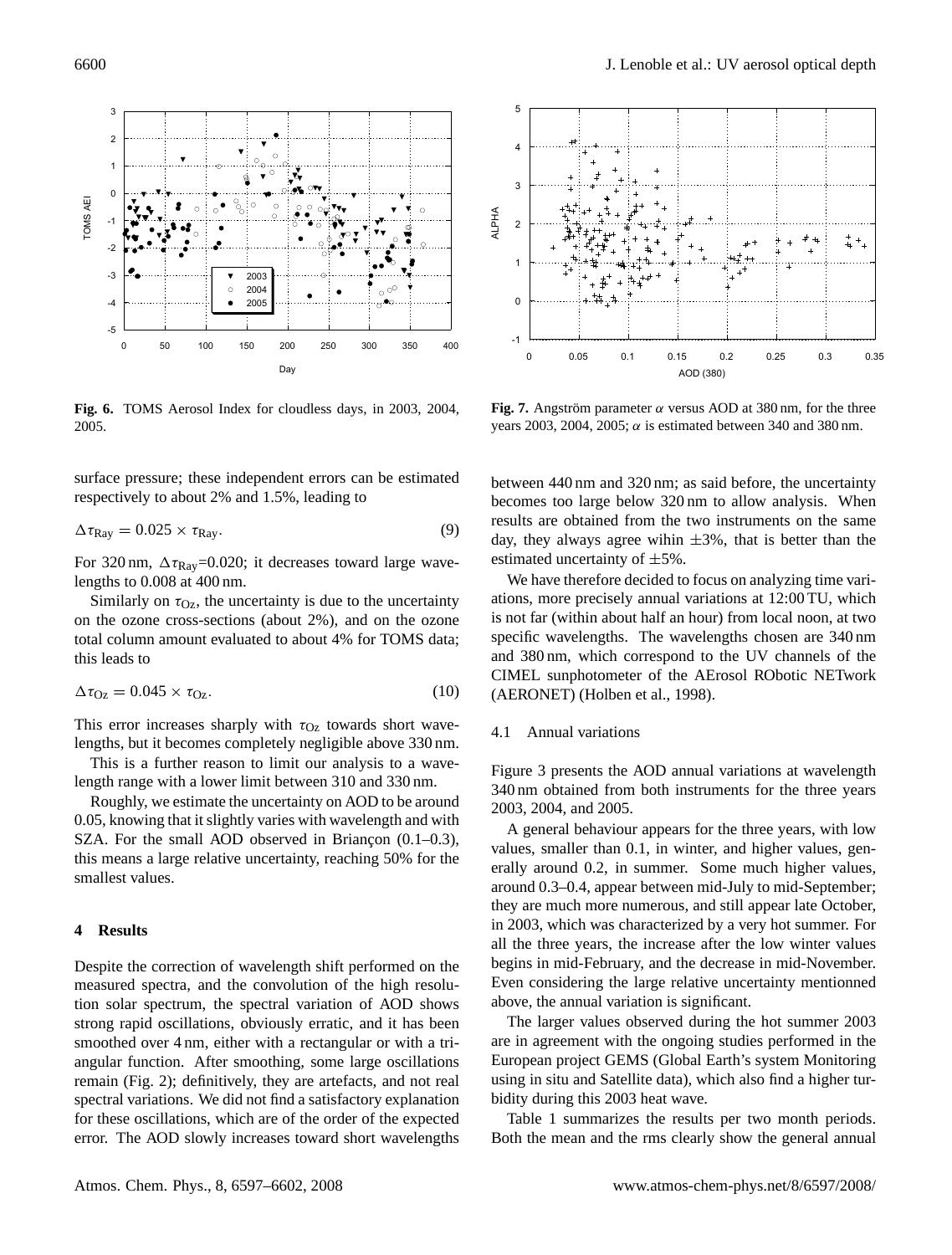pattern. The rather large std is due partly to the uncertainty and partly to real day to day variations.

As expected a similar behaviour is observed for 380 nm (Fig. 4), with values slightly smaller than at 340 nm.

We had previously analyzed the Bentham data for 2001 and 2002 (Lenoble et al., 2004), and presented an average AOD in the UV-A, whereas we present in this paper AODs at 340 and 380 nm. We have already stated that AOD varies only slowly in the wavelength range 320–400 nm. Therefore the previous results can be compared qualitatively to the present ones. In Fig. 5, we have reported the results from Fig. 2 in Lenoble et al. (2004); it confirms a similar pattern, with low winter values, and higher summer values in 2001 and 2002, as in 2003, 2004, and 2005. This behaviour seems typical of Briançon site over five years.

#### 4.2 Complementary analysis

The satellite instrument TOMS (McPeters et al., 1998) provides regularly an aerosol index (AI), which is related to the aerosol optical depth and absorption in a rather complex way. The retrieval of AI from TOMS observations, and its analysis in term of aerosol characteristics, have been described in several publications (Herman et al., 1997; Torres et al., 2002). We consider it here only as a qualitative parameter, and we present in Fig. 6, TOMS AI for the Briançon site on the clear days of 2003, 2004, and 2005. Surprisingly or not, the AI annual variation shows some similarity with the AOD behaviour; positive AIs in summer could point to absorbing aerosols. Trying to push forward the comparison would be risky.

As we have seen (Fig. 2), the spectral variation of  $\tau_{\text{aer}}$  is weak, with oscillations, and we can look only for an approximate information on the general slope. We have chosen, as reference, an Angström parameter  $\alpha$  defined between 340 and 380 nm. Figure 7 shows  $\alpha$  plotted versus  $\tau_{\text{aer}}(380)$  for all the BE data. For small AODs, the average value of  $\alpha$  is 1.7, with a very large dispersion, mostly due to the uncertainties on AODs; when  $\tau_{aer}$  becomes larger than 0.2,  $\alpha$  tends to stabilize around 1.3, with a std of 0.35, suggesting that particles could be larger and more homogeneous, when it is more turbid.

#### **5 Discussion and conclusion**

The main outcome of this work is an annual variation of AOD, with low winter values, around 0.1 or smaller, at 340 nm, and much larger summer values, reaching 0.3–0.4, with an average of 0.2, at 340 nm. This behaviour is observed at all wavelengths between 320–400 nm, the spectral variation being weak over this limited interval. It is observed for the five year period from 2001 to 2005, with the largest summer values in 2003, and it is definitively significant despite the large relative uncertainty.

| <b>Table 1.</b> Statistical results for $\tau_{\text{aer}}$ (340 nm), 3 Years, 2 Instru-  |  |  |  |  |  |       |  |
|-------------------------------------------------------------------------------------------|--|--|--|--|--|-------|--|
| ments. For N measures $x_i$ of a quantity x, mean= $X = \frac{1}{N} \sum_{i=1}^{N} x_i$ ; |  |  |  |  |  | $i=1$ |  |

$$
rms = \sqrt{\frac{\sum_{i=1}^{i=N} x_i^2}{N}}; std = \sqrt{\frac{\sum_{i=1}^{i=N} x_i^2 - N X^2}{N-1}}.
$$

| Period  | Point number | Mean  | rms   | std   |
|---------|--------------|-------|-------|-------|
| Jan-Feb | 51           | 0.086 | 0.097 | 0.046 |
| Mar-Apr | 28           | 0.125 | 0.129 | 0.030 |
| May-Jun | 16           | 0.147 | 0.151 | 0.035 |
| Jul-Aug | 44           | 0.194 | 0.217 | 0.097 |
| Sep-Oct | 40           | 0.156 | 0.175 | 0.079 |
| Nov-Dec | 53           | 0.097 | 0.116 | 0.065 |

The increase of turbidity in spring can be due to the vegetation, pollen and other vegetal particles in summer. Another contribution can be dust particles, originating from the dry soil in summer, whereas the ground is generally covered with snow in winter.

The few cases with the highest turbidity, could have other more specific explanations, as an arrival of desert dust particles, which sometimes reach the Alps, after crossing the Mediterranean Sea. Another source could be biomass burning particles, from the frequent forest fires in the South of France. An analysis of these events and of the air mass trajectories would be necessary to check the above hypothesis.

*Acknowledgements.* The authors acknowledge the help provided by the Director and the technicians of the CEMBREU.

Funding was provided by the European Union, under the three successive contracts SUVDAMA, EDUCE, and CUVRA.

Edited by: M. Blumthaler

#### **References**

- Bernhard, G. and Seckmeyer, G.: Uncertainty of measurements of spectral solar UV irradiance, J. Geophys. Res., 104, 14 321– 14 345, 1999.
- Bodhaine, B. A., Wood, N. B., Dutto, E. G., and Slusser, J. R.: On Rayleigh optical depth calculations, J. Atmos. Oceanic Technol., 16, 1854–1861, 1999.
- Cebula, R. P., Thuillier, G. O., VanHoosier, M. E., Hilsenrath, E., Herse, M., Brueckner, G. E., and Simon, P. C.: Observations of the solar irradiance in the 200–350 nm interval during the ATLAS-1 mission: a comparison among three sets of measurements-SSBUV, SOLSPEC, and SUSIM, Geophys. Res. Lett., 23, 2289–2292, 1996.
- de La Casiniere, A., Cachorro, V., Smolskaia, I., Lenoble, J., Sor- ` ribas, M., Massot, O., Anton, M., and Vilaplana, J. M.: Compartive measurements of total ozone amount and aerosol optical depth during a campaign at El Arenosillo, Huelva, Spain, Ann. Geophys., 23, 3399–3406, 2005,

[http://www.ann-geophys.net/23/3399/2005/.](http://www.ann-geophys.net/23/3399/2005/)